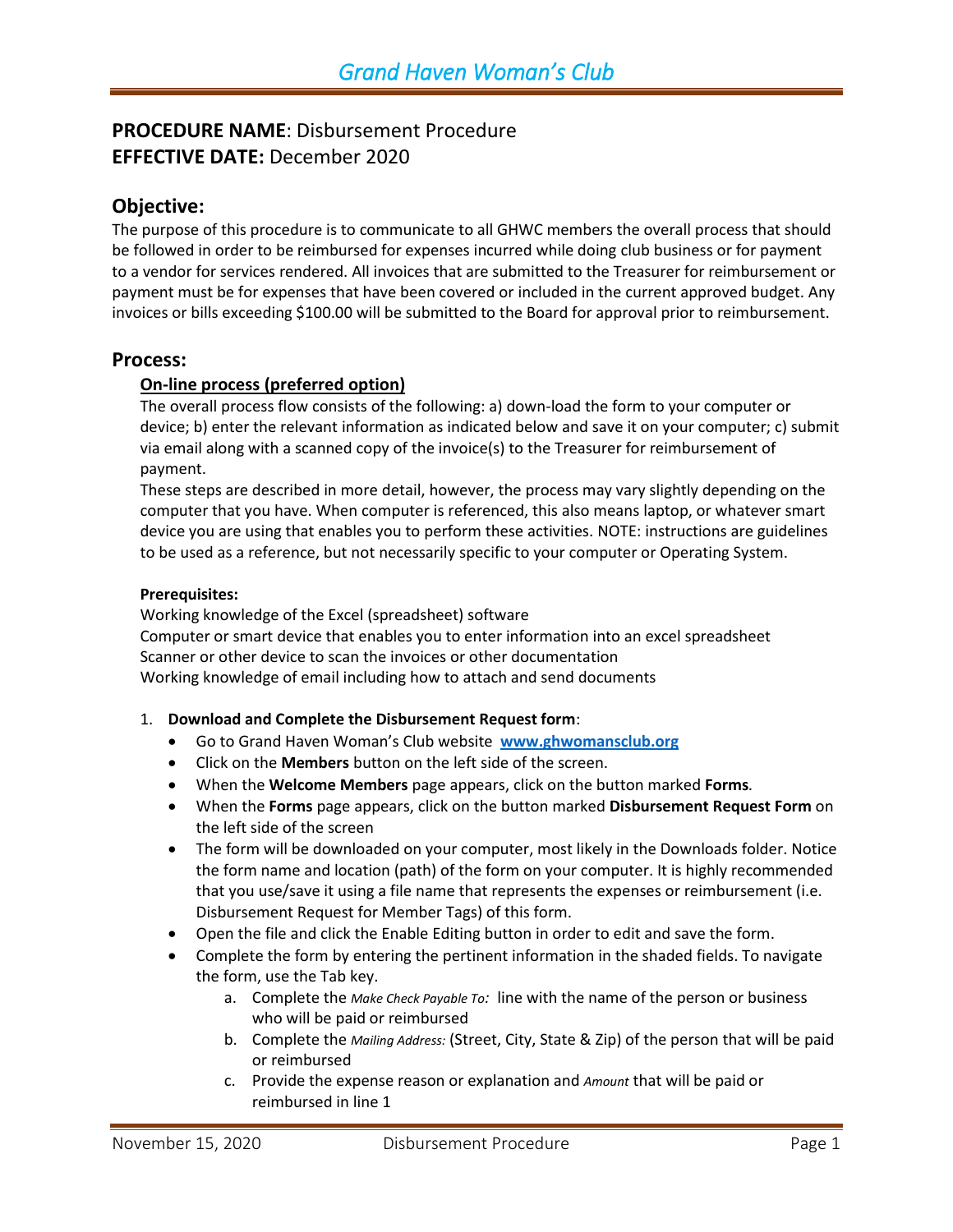- d. Provide additional expenses in Lines 2-4 as needed
- e. The *Total Amount Requested:* is calculated automatically (total amounts of line 1 thru 4)
- f. Provide *Comments:* for the expense, if applicable
- g. Complete the *Requested by:* name of the person making the request and the current *Date*
- h. Provide the *email address* and *phone* number for the person making the request
- i. Save the form

#### 2. **Scan the invoice(s), bill(s) and other documents**

- Scan the invoice(s), bill(s) or other supporting documentation on your computer
- Save each scanned document with a descriptive name so it's easy to identify. NOTE: it would be helpful if the naming convention matched the name of the form that was used in the previous step (i.e. Disbursement Request for Name Tags-Invoice) so items can be easily located.

#### **3. Submit to Treasurer via email**

- Open the email application on your computer and compose a new email
- Send email TO[: GHWC.Treasurer@gmail.com](mailto:GHWC.Treasurer@gmail.com)
- Provide a subject line as it relates to your disbursement request
- In the email, reference what is attached, request that the Treasurer acknowledge receipt of your email and to also confirm that all relevant documentation is in order. You may want to request that you're informed when payment is made.
- Attach the Disbursement Form (completed in step 1) as well as the invoice(s), bill(s) and other documents (scanned in step 2) to the email and click the Send button.
- Save the original invoices, bills and other documents and hand them to the Treasurer at the next meeting. The Treasurer is responsible for retaining these documents for audit purposes as well as disposing of them when no longer needed.

#### **Website process**

The GHWC website provides a mechanism to submit the Disbursement Request Form on-line by completing and submitting the form, however, the invoice/bill and other documentation must be scanned and submitted separately.

#### **Prerequisites:**

Computer or smart device that enables you to access the website Scanner or other device to scan the invoices or other documentation Working knowledge of email including how to attach and send documents

#### **Submit the Disbursement Request form on-line**:

- Go to Grand Haven Woman's Club website **[www.ghwomansclub.org](http://www.ghwomansclub.org/)**
- Click on the **Members** button on the left side of the screen.
- When the **Welcome Members** page appears, click on the button marked **Forms***.*
- When the **Forms** page appears, click on the button marked **on-line Disbursement Request**  on the right side of the screen.
- When the **Disbursement Request Form** appears, do the following:
	- a. Complete the *Payee* box with the name of the person or business who will be paid or reimbursed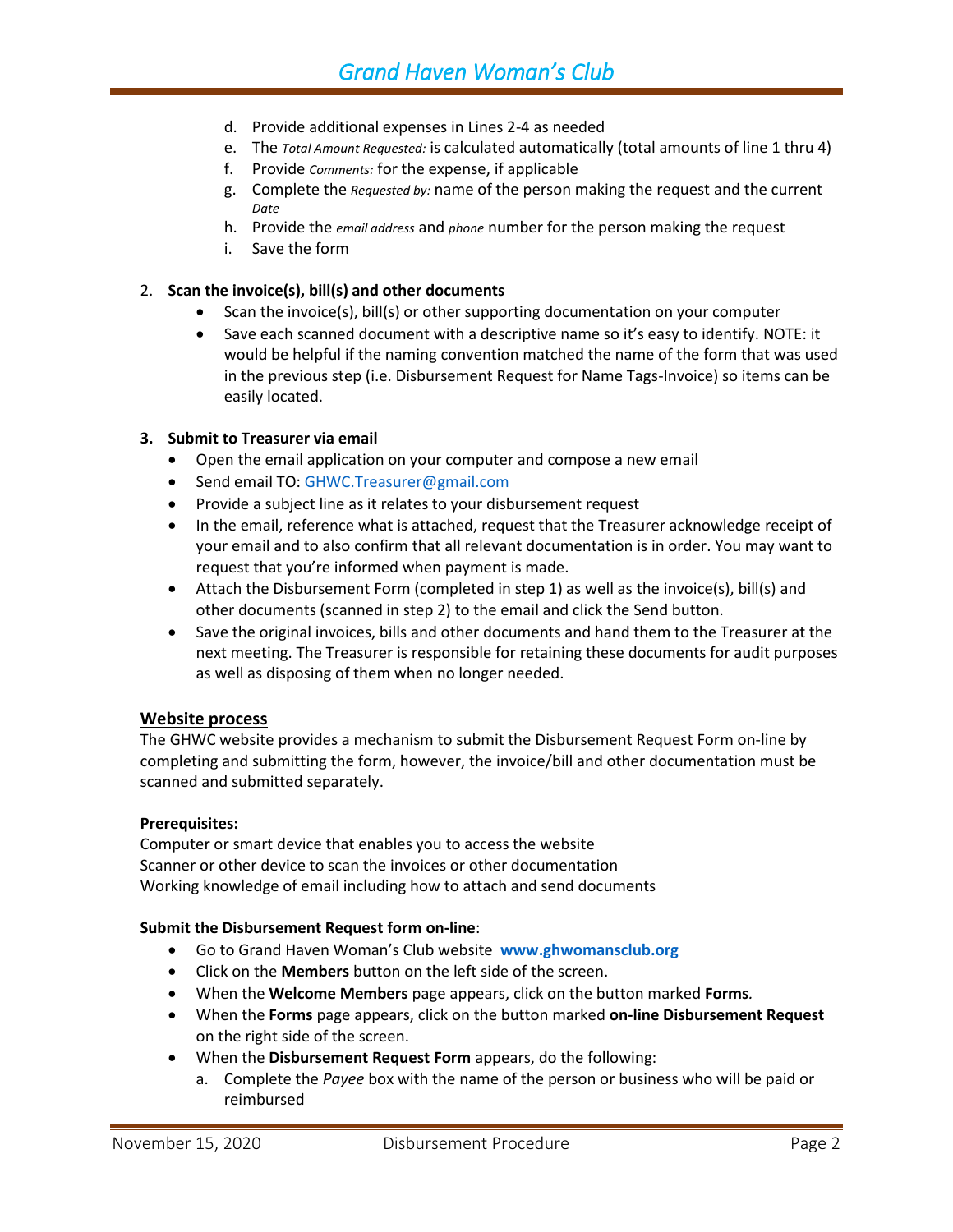- b. Indicate the *Amount* that will be paid or reimbursed
- c. Provide the *Address* (Street, City, State & Zip) of the person or business who will be paid or reimbursed
- d. Complete the *email* and *phone* number for the person or business who will be paid or reimbursed
- e. Explain the *Expense Purpose* or reason(s) for the expense
- f. Complete the *Account* or *Invoice* information as indicated on the invoice
- g. Complete the *Requested by* box with the name of the person requesting the payment or reimbursement and the current *Date*
- h. Indicate any *Special Instructions* regarding payment or reimbursement
- i. Click on **Submit Form.**
- NOTE: It is imperative that the form is completed accurately. Contact the Treasurer prior to submitting the form to ensure that all requirements for reimbursement or payment have been met.
- An email confirmation will be sent to the email address you provided

#### **Scan the invoice(s), bill(s) and other documents and email to Treasurer**

- The invoice/bill and other documents must now be submitted to the Treasurer [\(GHWC.Treasurer@gmail.com\)](mailto:GHWC.Treasurer@gmail.com).
	- a. Scan the invoice/bill or other supporting documentation
	- b. Open the confirmation email that was received in the previous step
	- c. Attach the scanned invoice/bill and other documents to the email
	- d. Prior to forwarding the email and attachments to the Treasurer, request acknowledgement from the Treasurer as well as confirmation that all information provided is correct and sufficient
	- e. Forward/Send the email to the Treasurer
	- $\bullet$  Save the original invoice(s), bill(s) and other documents and give to the Treasurer at the next meeting. The Treasurer is responsible for retaining these documents for audit purposes as well as disposing of them when no longer needed.

#### **Manual Option**

The overall process flow consists of the following: a) download the form from the website and print it on your computer; b) write the relevant information on the form (as indicated below); c) give the form and original invoice(s), bill(s) and any other documentation to the Treasurer for reimbursement of payment.

#### **Prerequisites:**

Computer or smart device that enables you to access the website Printer connected to your computer or smart device

#### **Print the Disbursement Request form and write out form**:

- Go to Grand Haven Woman's Club website **[www.ghwomansclub.org](http://www.ghwomansclub.org/)**
- Click on the **Members** button on the left side of the screen.
- When the **Welcome Members** page appears, click on the button marked **Forms***.*
- When the **Forms** page appears, click on the button marked **Disbursement Request Form** on the left side of the screen.